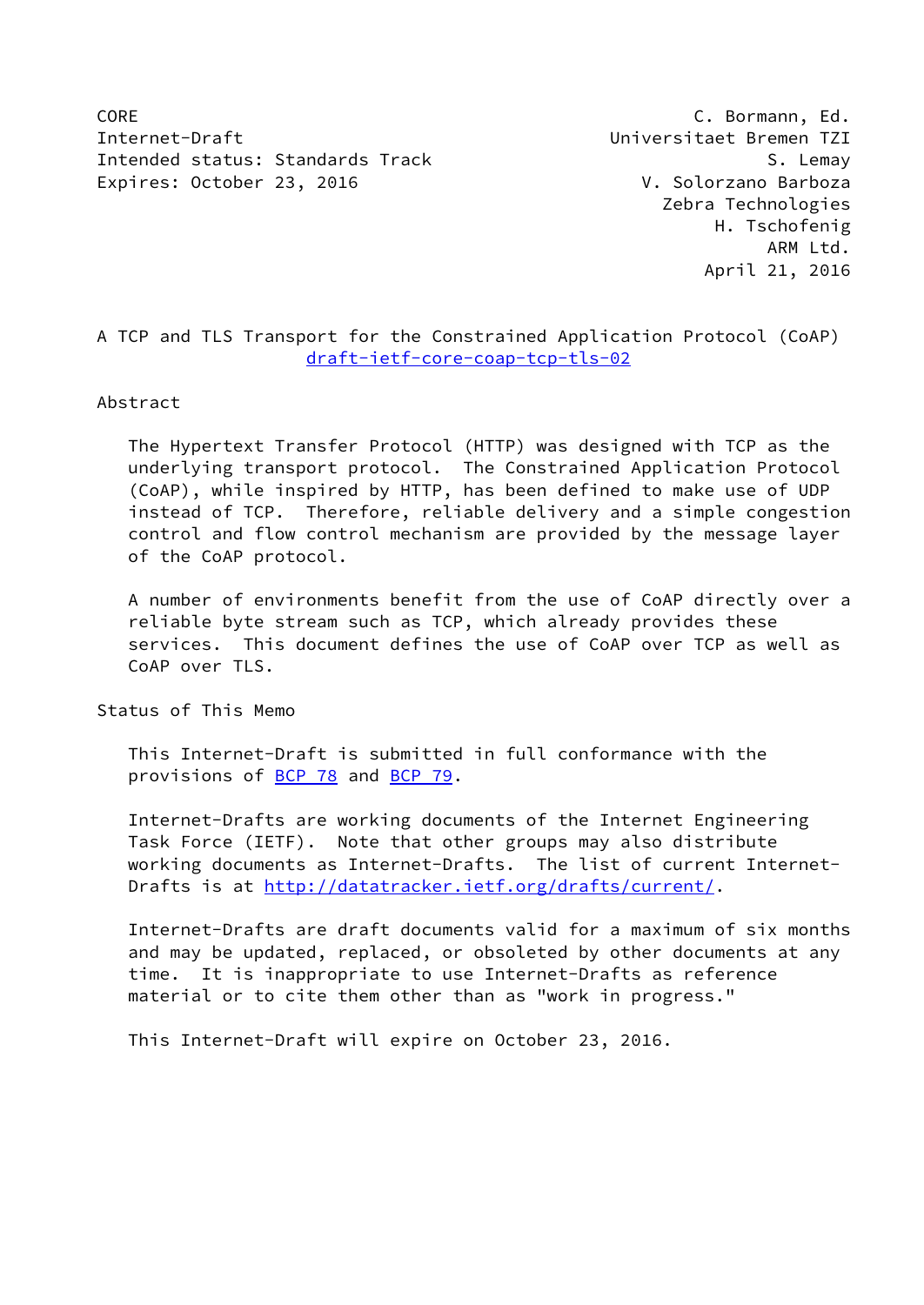<span id="page-1-1"></span>

| Internet-Draft |  | TCP/TLS Transport for CoAP |  | April 2016 |
|----------------|--|----------------------------|--|------------|
|----------------|--|----------------------------|--|------------|

### Copyright Notice

 Copyright (c) 2016 IETF Trust and the persons identified as the document authors. All rights reserved.

This document is subject to **[BCP 78](https://datatracker.ietf.org/doc/pdf/bcp78)** and the IETF Trust's Legal Provisions Relating to IETF Documents [\(http://trustee.ietf.org/license-info](http://trustee.ietf.org/license-info)) in effect on the date of publication of this document. Please review these documents carefully, as they describe your rights and restrictions with respect to this document. Code Components extracted from this document must include Simplified BSD License text as described in Section 4.e of the Trust Legal Provisions and are provided without warranty as described in the Simplified BSD License.

## Table of Contents

#### <span id="page-1-0"></span>[1](#page-1-0). Introduction

 The Constrained Application Protocol (CoAP) [\[RFC7252](https://datatracker.ietf.org/doc/pdf/rfc7252)] was designed for Internet of Things (IoT) deployments, assuming that UDP can be used unimpeded -- UDP [[RFC0768](https://datatracker.ietf.org/doc/pdf/rfc0768)], or DTLS [\[RFC6347](https://datatracker.ietf.org/doc/pdf/rfc6347)] over UDP; it is a good choice for transferring small amounts of data across networks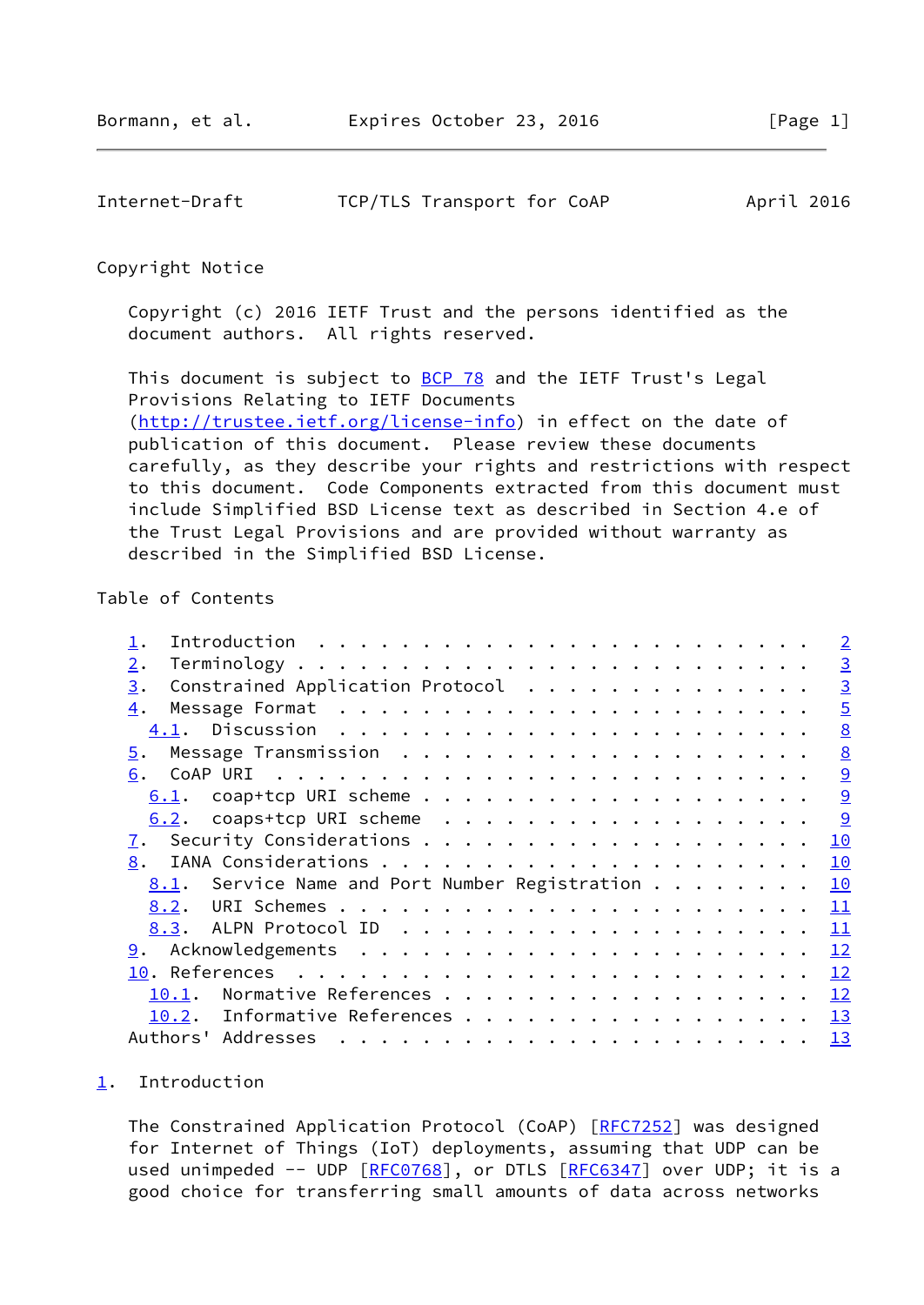that follow the IP architecture. Some CoAP deployments, however, may have to integrate well with existing enterprise infrastructure, where the use of UDP-based protocols may not be well-received or may even be blocked by firewalls. Middleboxes that are unaware of CoAP usage

| Bormann, et al. | Expires October 23, 2016 | [Page 2] |
|-----------------|--------------------------|----------|
|                 |                          |          |

<span id="page-2-1"></span>

| Internet-Draft | TCP/TLS Transport for CoAP | April 2016 |
|----------------|----------------------------|------------|
|----------------|----------------------------|------------|

 for IoT can make the use of UDP brittle, resulting in lost or malformed packets.

 Where NATs are still present, CoAP over TCP can also help with their traversal. NATs often calculate expiration timers based on the transport layer protocol being used by application protocols. Many NATs are built around the assumption that a transport layer protocol such as TCP gives them additional information about the session life cycle and keep TCP-based NAT bindings around for a longer period. UDP, on the other hand, does not provide such information to a NAT and timeouts tend to be much shorter, as research confirms [\[HomeGateway](#page-13-2)].

 Some environments may also benefit from the more sophisticated congestion control capabilities provided by many TCP implementations. (Note that there is ongoing work to add more elaborate congestion control to CoAP as well, see [\[I-D.bormann-core-cocoa](#page-13-3)].)

 Finally, CoAP may be integrated into a Web environment where the front-end uses CoAP from IoT devices to a cloud infrastructure but the CoAP messages are then transported in TCP between the back-end services. A TCP-to-UDP gateway can be used at the cloud boundary to talk to the UDP-based IoT.

 To make IoT devices work smoothly in these demanding environments, CoAP needs to make use of a different transport protocol, namely TCP [\[RFC0793](https://datatracker.ietf.org/doc/pdf/rfc0793)], in some situations secured by TLS [\[RFC5246](https://datatracker.ietf.org/doc/pdf/rfc5246)].

 The present document describes a shim header that conveys length information about each CoAP message. Modifications to CoAP beyond the replacement of the message layer (e.g., to introduce further optimizations) are intentionally avoided.

### <span id="page-2-0"></span>[2](#page-2-0). Terminology

The key words "MUST", "MUST NOT", "REQUIRED", "SHALL", "SHALL NOT",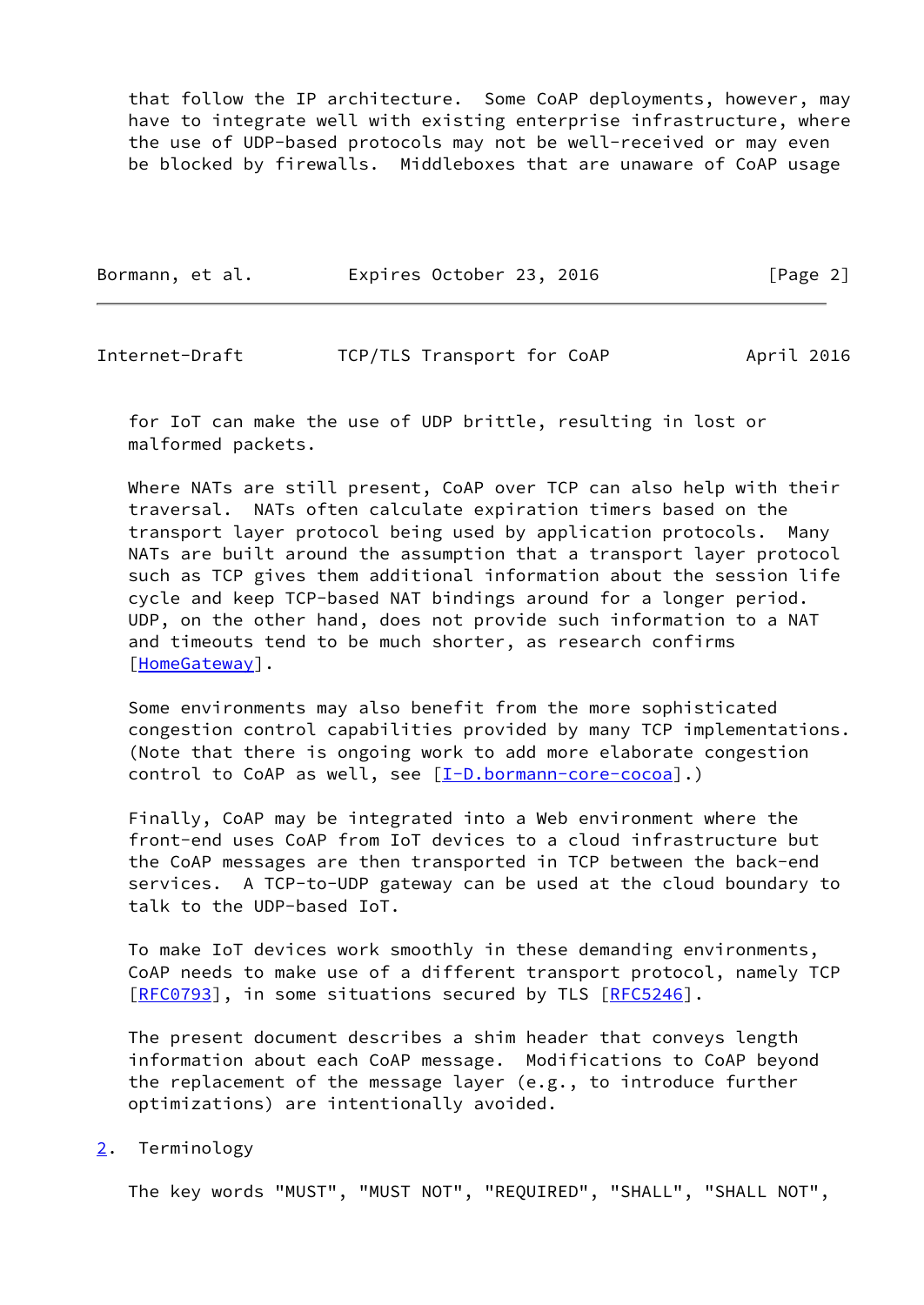"SHOULD", "SHOULD NOT", "RECOMMENDED", "NOT RECOMMENDED", "MAY", and "OPTIONAL" in this document are to be interpreted as described in [\[RFC2119](https://datatracker.ietf.org/doc/pdf/rfc2119)].

<span id="page-3-0"></span>[3](#page-3-0). Constrained Application Protocol

 The interaction model of CoAP over TCP is very similar to the one for CoAP over UDP, with the key difference that using TCP voids the need to provide certain transport layer protocol features, such as reliable delivery, fragmentation and reassembly, as well as congestion control, at the CoAP level. The protocol stack is illustrated in Figure 1 (derived from [[RFC7252](https://datatracker.ietf.org/doc/pdf/rfc7252)], Figure 1).

| Bormann, et al. | Expires October 23, 2016 |  | [Page 3] |
|-----------------|--------------------------|--|----------|
|-----------------|--------------------------|--|----------|



 Since TCP offers reliable delivery, there is no need to offer a redundant acknowledgement at the CoAP messaging layer.

 Since there is no need to carry around acknowledgement semantics, messages do not require a message type; no message layer acknowledgement is expected or even possible. By the nature of TCP, messages are always transmitted reliably over TCP. Figure 2 (derived from [\[RFC7252](https://datatracker.ietf.org/doc/pdf/rfc7252)], Figure 3) shows this message exchange graphically. A UDP-to-TCP gateway will therefore discard all empty messages, such as empty ACKs (after operating on them at the message layer), and re pack the contents of all non-empty CON, NON, or ACK messages (i.e., those ACK messages that have a piggy-backed response) into untyped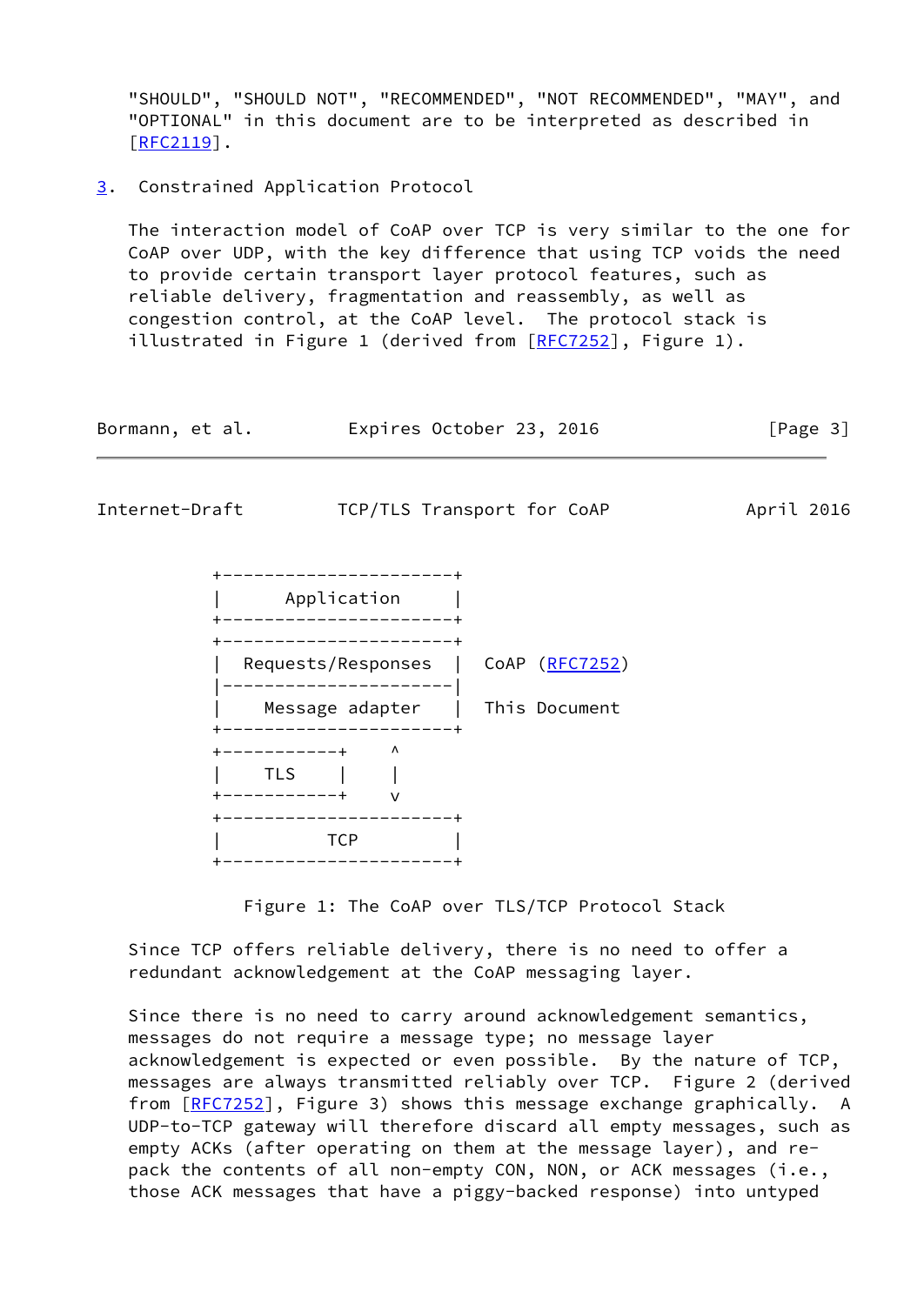messages.

 Similarly, there is no need to detect duplicate delivery of a message. In UDP CoAP, the Message ID is used for relating acknowledgements to Confirmable messages as well as for duplicate detection. Since the Message ID thus is not meaningful over TCP, it is elided (as indicated by the dashes in Figure 2).

| Client                     | Server |
|----------------------------|--------|
|                            |        |
| $\vert$ (no type) $[----]$ |        |
|                            |        |
|                            |        |

Figure 2: Untyped Message Transmission over TCP.

A response is sent back as defined in [[RFC7252](https://datatracker.ietf.org/doc/pdf/rfc7252)], as illustrated in Figure 3 (derived from [\[RFC7252](https://datatracker.ietf.org/doc/pdf/rfc7252)], Figure 6).

Bormann, et al. Expires October 23, 2016 [Page 4]

<span id="page-4-1"></span>Internet-Draft TCP/TLS Transport for CoAP April 2016

Client Server | | | (no type) [------] | | GET /temperature | | (Token 0x74) | +------------------->| | | | (no type) [------] | | 2.05 Content | | (Token 0x74) | | "22.5 C" | |<-------------------+ | |

Figure 3

<span id="page-4-0"></span>[4](#page-4-0). Message Format

The CoAP message format defined in [[RFC7252\]](https://datatracker.ietf.org/doc/pdf/rfc7252), as shown in Figure 4, relies on the datagram transport (UDP, or DTLS over UDP) for keeping the individual messages separate.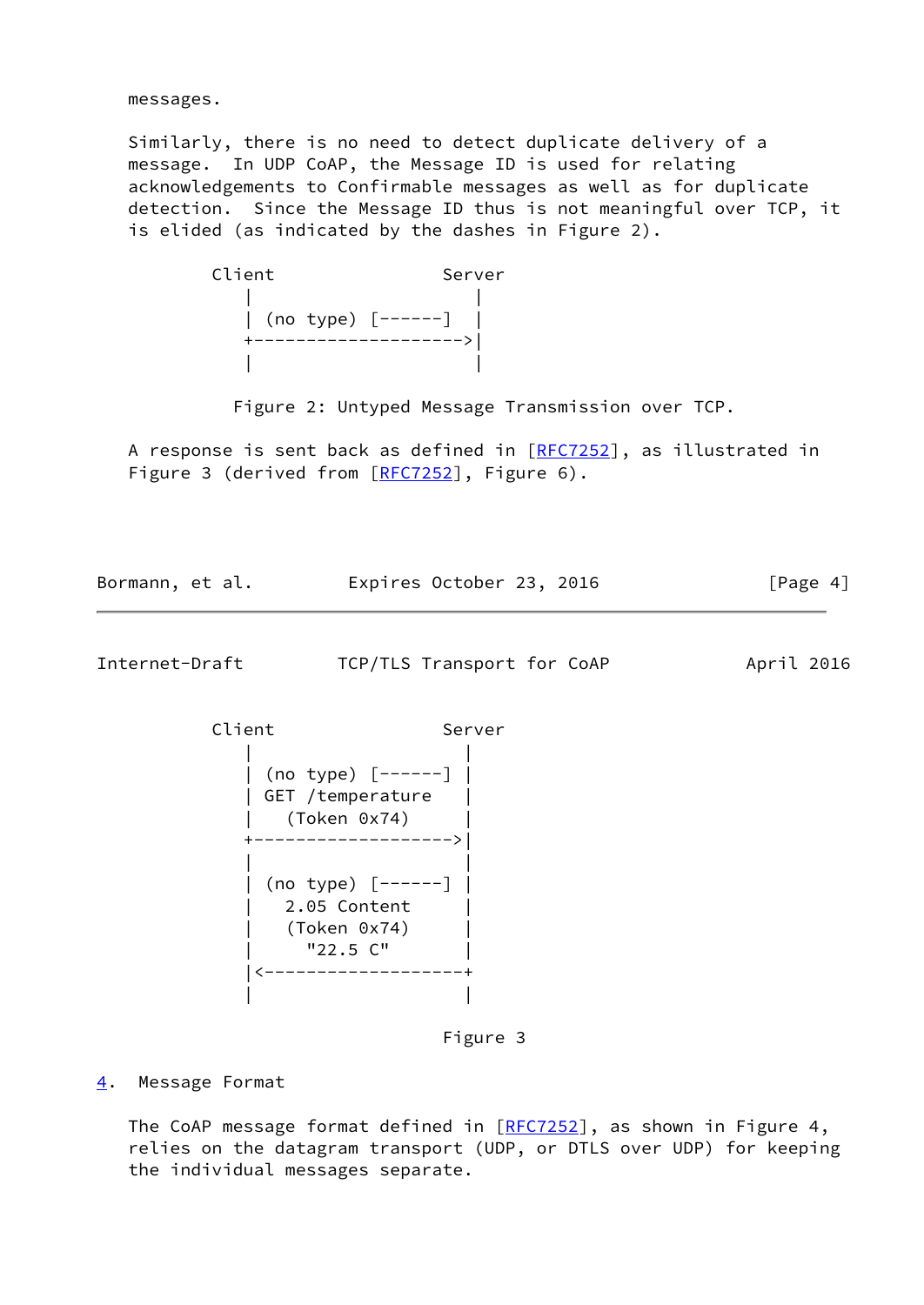0 1 2 3 0 1 2 3 4 5 6 7 8 9 0 1 2 3 4 5 6 7 8 9 0 1 2 3 4 5 6 7 8 9 0 1 +-+-+-+-+-+-+-+-+-+-+-+-+-+-+-+-+-+-+-+-+-+-+-+-+-+-+-+-+-+-+-+-+ |Ver| T | TKL | Code | Message ID +-+-+-+-+-+-+-+-+-+-+-+-+-+-+-+-+-+-+-+-+-+-+-+-+-+-+-+-+-+-+-+-+ Token (if any, TKL bytes) ... +-+-+-+-+-+-+-+-+-+-+-+-+-+-+-+-+-+-+-+-+-+-+-+-+-+-+-+-+-+-+-+-+ Options (if any) ... +-+-+-+-+-+-+-+-+-+-+-+-+-+-+-+-+-+-+-+-+-+-+-+-+-+-+-+-+-+-+-+-+ |1 1 1 1 1 1 1 1| Payload (if any) ... +-+-+-+-+-+-+-+-+-+-+-+-+-+-+-+-+-+-+-+-+-+-+-+-+-+-+-+-+-+-+-+-+

Figure 4: [RFC 7252](https://datatracker.ietf.org/doc/pdf/rfc7252) defined CoAP Message Format.

 In a stream oriented transport protocol such as TCP, a form of message delimitation is needed. For this purpose, CoAP over TCP introduces a length field with variable size. Figure 5 shows the adjusted CoAP header format with a modified structure for the fixed header (first 4 bytes of the UDP CoAP header), which includes the length information of variable size, shown here as an 8-bit length.

| Bormann, et al. |                           | Expires October 23, 2016                                           | [Page $5$ ] |
|-----------------|---------------------------|--------------------------------------------------------------------|-------------|
| Internet-Draft  |                           | TCP/TLS Transport for CoAP                                         | April 2016  |
| 0               |                           | ı<br>1 2 3 4 5 6 7 8 9 0 1 2 3 4 5 6 7 8 9 0 1 2 3 4 5 6 7 8 9 0 1 | 3           |
|                 |                           | Len=13   TKL   Length (8-bit)  Code   TKL bytes                    |             |
|                 | Options (if any) $\ldots$ |                                                                    |             |
|                 |                           | $ 1\;1\;1\;1\;1\;1\;1\;1 $ Payload (if any)                        |             |

Figure 5: CoAP Header with 8-bit Length in Header.

 The initial byte of the frame contains two nibbles, in a similar way to the CoAP option encoding (see Section [3.1 of \[RFC7252\]](https://datatracker.ietf.org/doc/pdf/rfc7252#section-3.1)).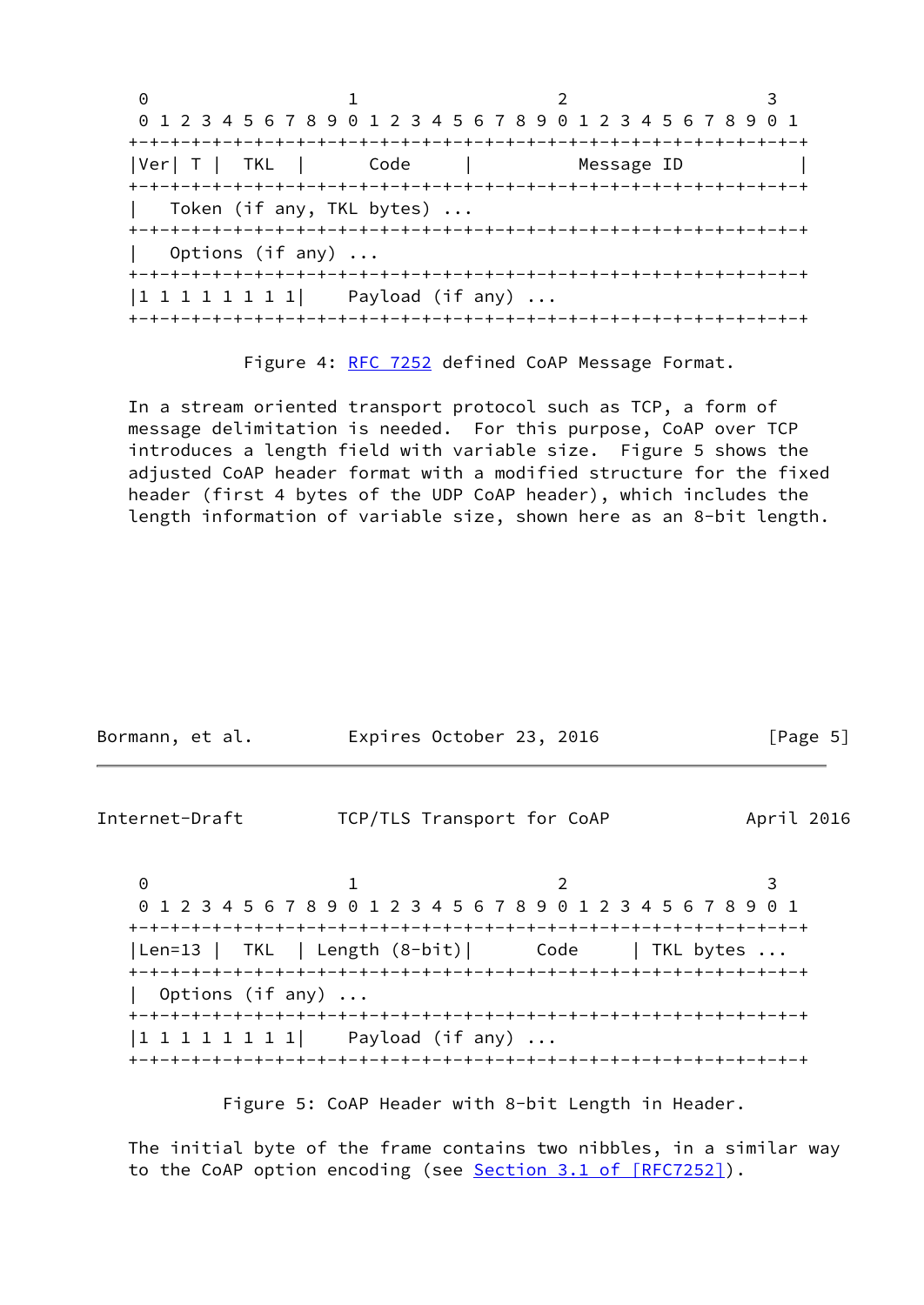- Len: The first nibble, Len, is interpreted as a 4-bit unsigned integer. A value between 0 and 12 directly indicates the length of message in bytes starting with the first bit of the Options field. The other three values have a special meaning:
	- 13: An 8-bit unsigned integer follows the initial byte and indicates the length of options/payload minus 13.
	- 14: A 16-bit unsigned integer in network byte order follows the initial byte and indicates the length of options/payload minus 269.
	- 15: A 32-bit unsigned integer in network byte order follows the initial byte and indicates the length of options/payload minus 65805.
- TKL: The second nibble of the initial byte indicates the token length.

 The following figures show the shim headers for the 0-bit, 16-bit, and the 32-bit headers.

0 1 2 3 0 1 2 3 4 5 6 7 8 9 0 1 2 3 4 5 6 7 8 9 0 1 2 3 4 5 6 7 8 9 0 1 +-+-+-+-+-+-+-+-+-+-+-+-+-+-+-+-+-+-+-+-+-+-+-+-+-+-+-+-+-+-+-+-+ | Len | TKL | Code | Token (if any, TKL bytes) ... +-+-+-+-+-+-+-+-+-+-+-+-+-+-+-+-+-+-+-+-+-+-+-+-+-+-+-+-+-+-+-+-+ | Options (if any) ... +-+-+-+-+-+-+-+-+-+-+-+-+-+-+-+-+-+-+-+-+-+-+-+-+-+-+-+-+-+-+-+-+  $|1 1 1 1 1 1 1 1|$  Payload (if any) ... +-+-+-+-+-+-+-+-+-+-+-+-+-+-+-+-+-+-+-+-+-+-+-+-+-+-+-+-+-+-+-+-+

Figure 6: CoAP Header with elided Length Header.

| Bormann, et al. |  |  | Expires October 23, 2016 |  |  |  | [Page 6] |
|-----------------|--|--|--------------------------|--|--|--|----------|
|-----------------|--|--|--------------------------|--|--|--|----------|

Internet-Draft TCP/TLS Transport for CoAP April 2016

 For example: A CoAP message just containing a 2.03 code with the token 7f and no options or payload would be encoded as shown in Figure 7.

0 1 2 0 1 2 3 4 5 6 7 8 9 0 1 2 3 4 5 6 7 8 9 0 1 2 3 +-+-+-+-+-+-+-+-+-+-+-+-+-+-+-+-+-+-+-+-+-+-+-+-+ | 0x01 | 0x43 | 0x7f |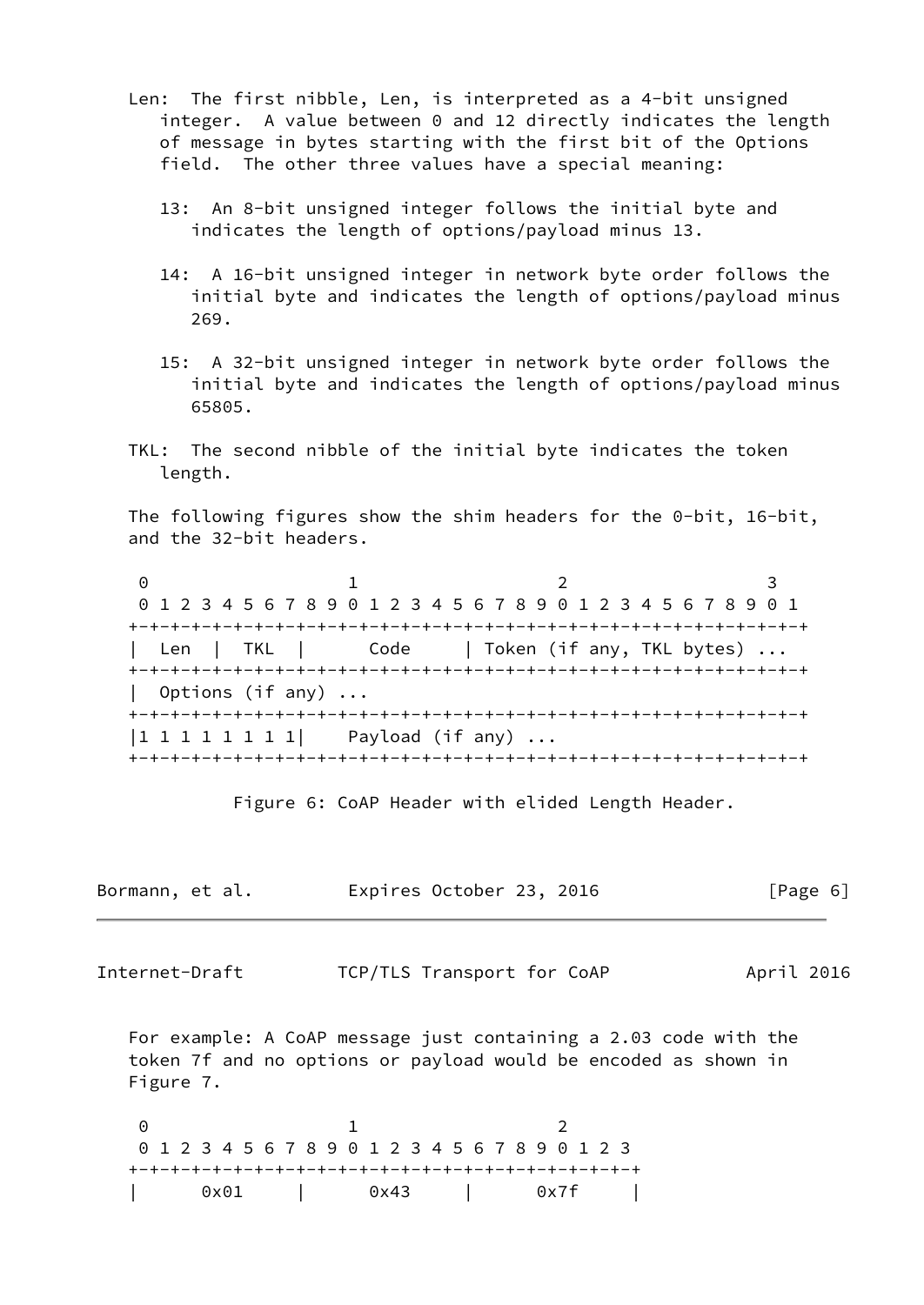+-+-+-+-+-+-+-+-+-+-+-+-+-+-+-+-+-+-+-+-+-+-+-+-+

| Len           | $0$ ------> $0 \times 01$ |                                                                                                         |
|---------------|---------------------------|---------------------------------------------------------------------------------------------------------|
| TKI.          | $=$ $\perp$ $\perp$       |                                                                                                         |
| $Code = 2.03$ |                           | $\leftarrow$ $\leftarrow$ $\leftarrow$ $\leftarrow$ $\leftarrow$ $\leftarrow$ $\leftarrow$ $\leftarrow$ |
| Token $=$     |                           | 0x7f                                                                                                    |

Figure 7: CoAP Header Example.

0 1 2 3 0 1 2 3 4 5 6 7 8 9 0 1 2 3 4 5 6 7 8 9 0 1 2 3 4 5 6 7 8 9 0 1 +-+-+-+-+-+-+-+-+-+-+-+-+-+-+-+-+-+-+-+-+-+-+-+-+-+-+-+-+-+-+-+-+ | Len=14 | TKL | Length (16 bits) | Code | +-+-+-+-+-+-+-+-+-+-+-+-+-+-+-+-+-+-+-+-+-+-+-+-+-+-+-+-+-+-+-+-+ Token (if any, TKL bytes) ... +-+-+-+-+-+-+-+-+-+-+-+-+-+-+-+-+-+-+-+-+-+-+-+-+-+-+-+-+-+-+-+-+ Options (if any)  $\ldots$  +-+-+-+-+-+-+-+-+-+-+-+-+-+-+-+-+-+-+-+-+-+-+-+-+-+-+-+-+-+-+-+-+ |1 1 1 1 1 1 1 | Payload (if any) ... +-+-+-+-+-+-+-+-+-+-+-+-+-+-+-+-+-+-+-+-+-+-+-+-+-+-+-+-+-+-+-+-+

Figure 8: CoAP Header with 16-bit Length in Header.

0 1 2 3 0 1 2 3 4 5 6 7 8 9 0 1 2 3 4 5 6 7 8 9 0 1 2 3 4 5 6 7 8 9 0 1 +-+-+-+-+-+-+-+-+-+-+-+-+-+-+-+-+-+-+-+-+-+-+-+-+-+-+-+-+-+-+-+-+ |Len=15 | TKL | Length (32 bits) +-+-+-+-+-+-+-+-+-+-+-+-+-+-+-+-+-+-+-+-+-+-+-+-+-+-+-+-+-+-+-+-+ | Code | Token (if any, TKL bytes) ... +-+-+-+-+-+-+-+-+-+-+-+-+-+-+-+-+-+-+-+-+-+-+-+-+-+-+-+-+-+-+-+-+ Options (if any)  $\ldots$  +-+-+-+-+-+-+-+-+-+-+-+-+-+-+-+-+-+-+-+-+-+-+-+-+-+-+-+-+-+-+-+-+  $|1 1 1 1 1 1 1 1|$  Payload (if any) ... +-+-+-+-+-+-+-+-+-+-+-+-+-+-+-+-+-+-+-+-+-+-+-+-+-+-+-+-+-+-+-+-+

Figure 9: CoAP Header with 32-bit Length in Header.

The semantics of the other CoAP header fields are left unchanged.

| Expires October 23, 2016<br>[Page 7]<br>Bormann, et al. |  |  |
|---------------------------------------------------------|--|--|
|---------------------------------------------------------|--|--|

<span id="page-7-1"></span><span id="page-7-0"></span>

| Internet-Draft | TCP/TLS Transport for CoAP | April 2016 |
|----------------|----------------------------|------------|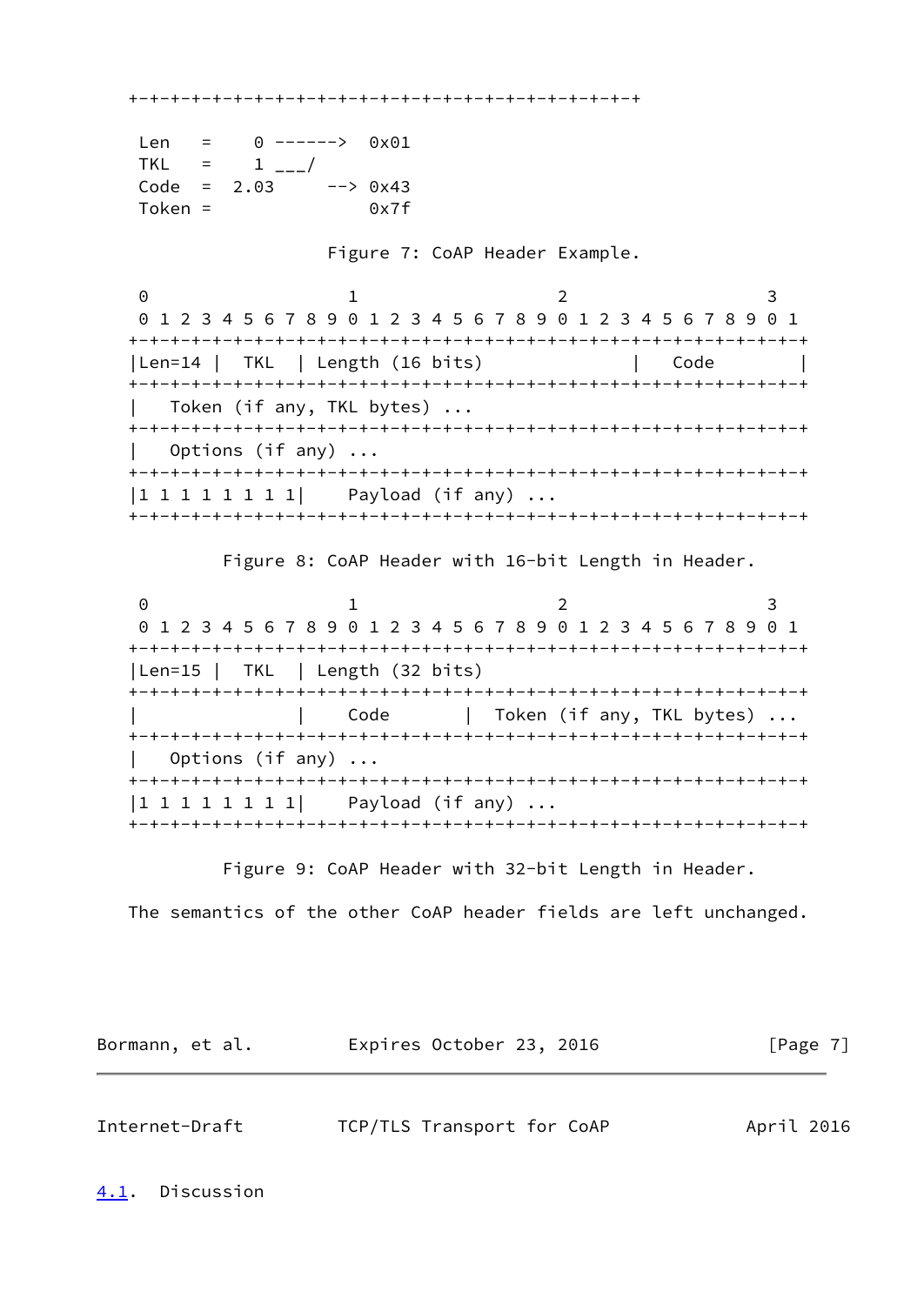One observation is that, over a reliable byte stream transport, the message size limitations defined in Section [4.6 of \[RFC7252\]](https://datatracker.ietf.org/doc/pdf/rfc7252#section-4.6) are no longer strictly necessary. Consenting [[how: There is currently no defined way to arrive at this consent.  $--cabo$ ]] implementations may want to interchange messages with payload sizes larger than 1024 bytes, potentially also obviating the need for the Block protocol [\[I-D.ietf-core-block](#page-14-0)]. It must be noted that entirely getting rid of the block protocol is not a generally applicable solution, as:

- o a UDP-to-TCP gateway may simply not have the context to convert a message with a Block option into the equivalent exchange without any use of a Block option;
- o large messages might also cause undesired head-of-line blocking;
- o the 2-byte message length field causes another, larger upper bound to the message length.

 [I-D.bormann-core-block-bert] proposes to extend the block-wise transfer protocol to allow for larger block sizes as are possible over TCP and TLS.

 The general assumption is therefore that the block protocol will continue to be used over TCP, even if TCP-based applications occasionally do exchange messages with payload sizes larger than desirable in UDP.

<span id="page-8-0"></span>[5](#page-8-0). Message Transmission

 As CoAP exchanges messages asynchronously over the TCP connection, the client can send multiple requests without waiting for responses. For this reason, and due to the nature of TCP, responses are returned during the same TCP connection as the request. In the event that the connection gets terminated, all requests that have not yet elicited a response are implicitly canceled; clients may transmit the request again once a connection is reestablished.

 Furthermore, since TCP is bidirectional, requests can be sent from both the connecting host and the endpoint that accepted the connection. In other words, the question who initiated the TCP connection has no bearing on the meaning of the CoAP terms client and server.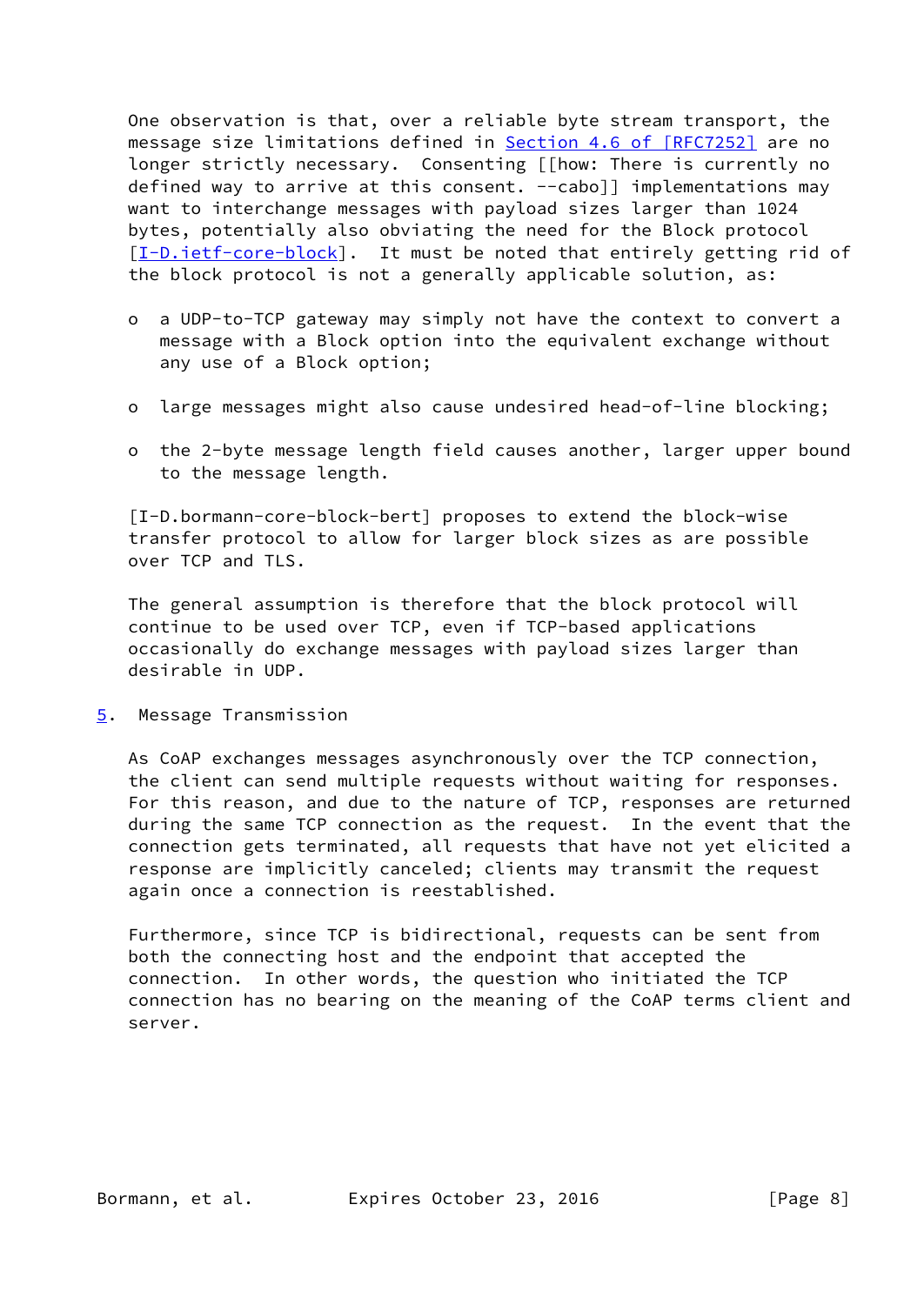## <span id="page-9-1"></span><span id="page-9-0"></span>[6](#page-9-0). CoAP URI

 CoAP [\[RFC7252](https://datatracker.ietf.org/doc/pdf/rfc7252)] defines the "coap" and "coaps" URI schemes for identifying CoAP resources and providing a means of locating the resource. [RFC 7252](https://datatracker.ietf.org/doc/pdf/rfc7252) defines these resources for use with CoAP over UDP.

 The present specification introduces two new URI schemes, namely "coap+tcp" and "coaps+tcp". The rules from Section [6 of \[RFC7252\]](https://datatracker.ietf.org/doc/pdf/rfc7252#section-6) apply to these two new URI schemes.

 [\[RFC7252\], Section](https://datatracker.ietf.org/doc/pdf/rfc7252#section-8) 8 (Multicast CoAP), does not apply to the URI schemes defined in the present specification.

 Resources made available via one of the "coap+tcp" or "coaps+tcp" schemes have no shared identity with the other scheme or with the "coap" or "coaps" scheme, even if their resource identifiers indicate the same authority (the same host listening to the same port). The schemes constitute distinct namespaces and, in combination with the authority, are considered to be distinct origin servers.

<span id="page-9-2"></span>[6.1](#page-9-2). coap+tcp URI scheme

```
 coap-tcp-URI = "coap+tcp:" "//" host [ ":" port ] path-abempty
     \lceil "?" query \rceil
```
The semantics defined in [\[RFC7252\], Section](https://datatracker.ietf.org/doc/pdf/rfc7252#section-6.1) 6.1, apply to this URI scheme, with the following changes:

 o The port subcomponent indicates the TCP port at which the CoAP server is located. (If it is empty or not given, then the default port 5683 is assumed, as with UDP.)

<span id="page-9-3"></span>[6.2](#page-9-3). coaps+tcp URI scheme

 coaps-tcp-URI = "coaps+tcp:" "//" host [ ":" port ] path-abempty [ "?" query ]

The semantics defined in [\[RFC7252\], Section](https://datatracker.ietf.org/doc/pdf/rfc7252#section-6.2) 6.2, apply to this URI scheme, with the following changes:

 o The port subcomponent indicates the TCP port at which the TLS server for the CoAP server is located. If it is empty or not given, then the default port 443 is assumed (this is different from the default port for "coaps", i.e., CoAP over DTLS over UDP).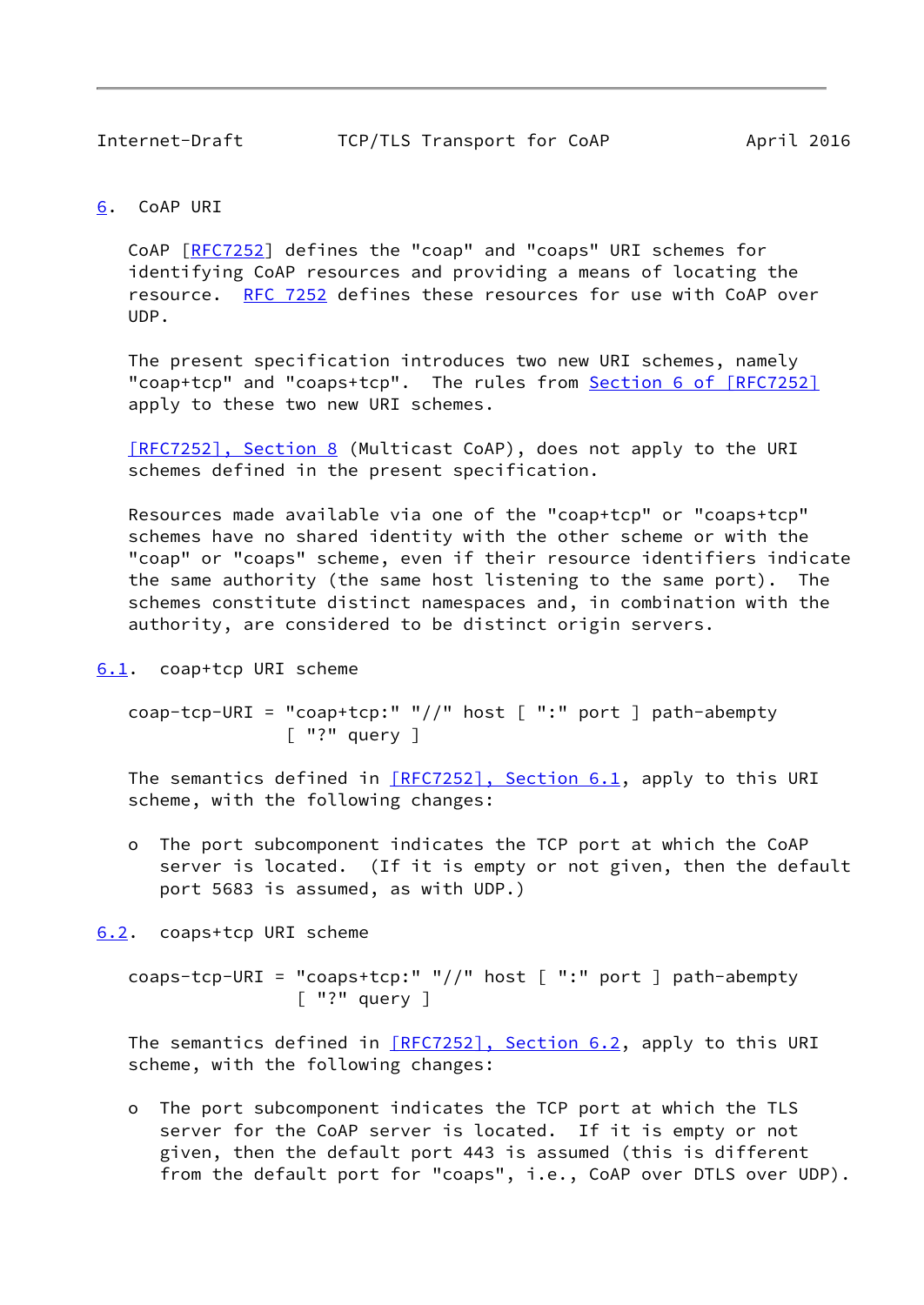o When CoAP is exchanged over TLS port 443 then the "TLS Application Layer Protocol Negotiation Extension" [\[RFC7301](https://datatracker.ietf.org/doc/pdf/rfc7301)] MUST be used to

| Bormann, et al. | Expires October 23, 2016 | [Page 9] |
|-----------------|--------------------------|----------|
|-----------------|--------------------------|----------|

<span id="page-10-1"></span>

| Internet-Draft | TCP/TLS Transport for CoAP | April 2016 |
|----------------|----------------------------|------------|
|                |                            |            |

 allow demultiplexing at the server-side unless out-of-band information ensures that the client only interacts with a server that is able to demultiplex CoAP messages over port 443. This would, for example, be true for many IoT deployments where clients are pre-configured to only ever talk with specific servers. [[alwaysalpn: Shouldn't we simply always require ALPN? The protocol should not be defined in such a way that it depends on some undefined pre-configuration mechanism. --caboll

<span id="page-10-0"></span>[7](#page-10-0). Security Considerations

 This document defines how to convey CoAP over TCP and TLS. It does not introduce new vulnerabilities beyond those described already in the CoAP specification. CoAP [[RFC7252](https://datatracker.ietf.org/doc/pdf/rfc7252)] makes use of DTLS 1.2 and this specification consequently uses TLS 1.2 [\[RFC5246](https://datatracker.ietf.org/doc/pdf/rfc5246)]. CoAP MUST NOT be used with older versions of TLS. Guidelines for use of cipher suites and TLS extensions can be found in [[I-D.ietf-dice-profile\]](#page-12-5).

- <span id="page-10-2"></span>[8](#page-10-2). IANA Considerations
- <span id="page-10-3"></span>[8.1](#page-10-3). Service Name and Port Number Registration

 IANA is requested to assign the port number 5683 and the service name "coap+tcp", in accordance with [\[RFC6335](https://datatracker.ietf.org/doc/pdf/rfc6335)].

 Service Name. coap+tcp Transport Protocol. tcp Assignee. IESG <iesg@ietf.org> Contact. IETF Chair <chair@ietf.org> Description. Constrained Application Protocol (CoAP)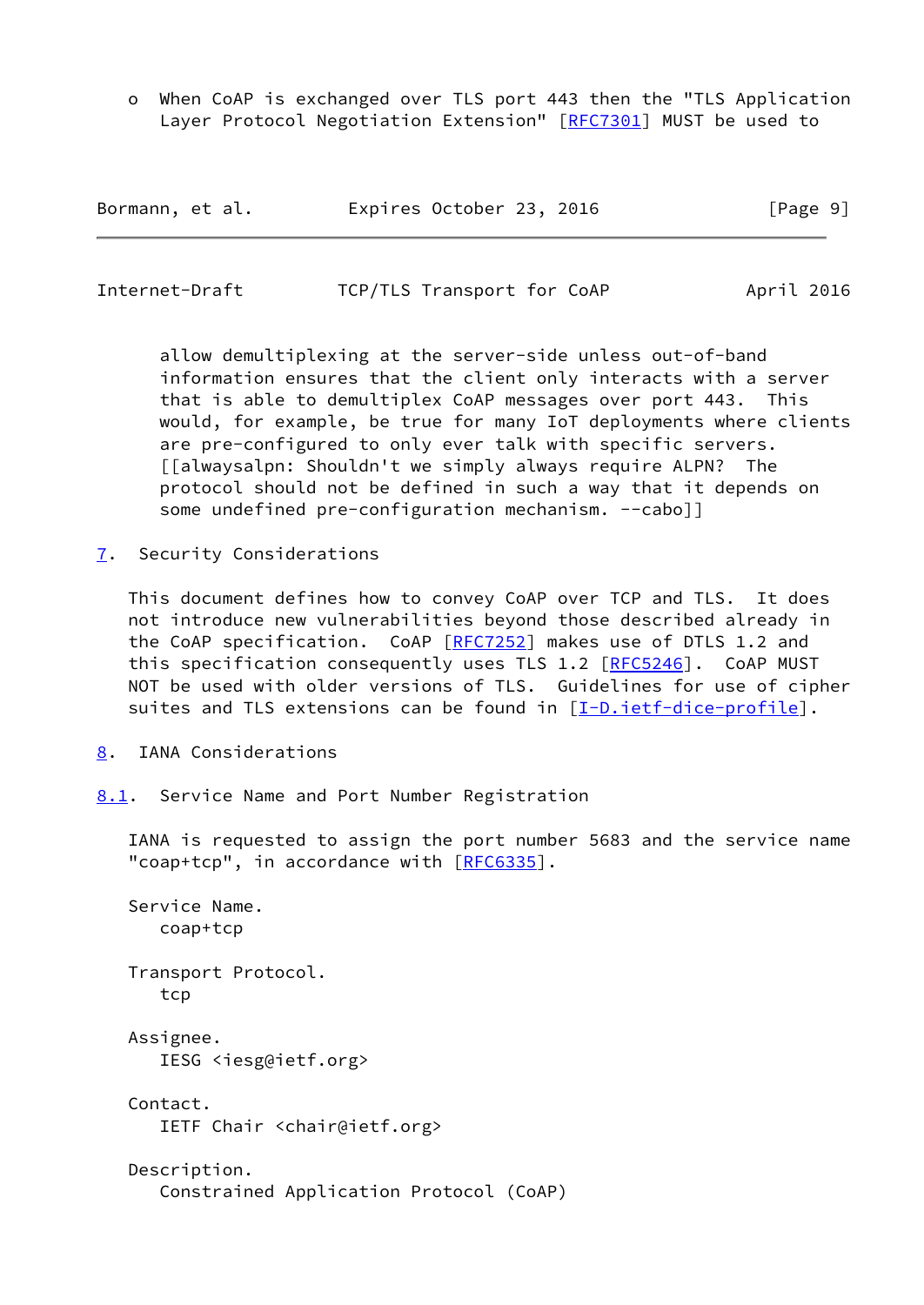<span id="page-11-1"></span> Reference. [RFCthis] Port Number. 5683 Similarly, IANA is requested to assign the service name "coaps+tcp", in accordance with [[RFC6335\]](https://datatracker.ietf.org/doc/pdf/rfc6335). However, no separate port number is Bormann, et al. Expires October 23, 2016 [Page 10] Internet-Draft TCP/TLS Transport for CoAP April 2016 used for "coaps" over TCP; instead, the ALPN protocol ID defined in [Section 8.3](#page-12-0) is used over port 443. Service Name. coaps+tcp Transport Protocol. tcp Assignee. IESG <iesg@ietf.org> Contact. IETF Chair <chair@ietf.org> Description. Constrained Application Protocol (CoAP) Reference. [[RFC7301\]](https://datatracker.ietf.org/doc/pdf/rfc7301), [RFCthis] Port Number. 443 (see also [Section 8.3](#page-12-0) of [RFCthis]}) [8.2](#page-11-0). URI Schemes This document registers two new URI schemes, namely "coap+tcp" and "coaps+tcp", for the use of CoAP over TCP and for CoAP over TLS over TCP, respectively. The "coap+tcp" and "coaps+tcp" URI schemes can

The syntax of the "coap" and "coaps" URI schemes is specified in

<span id="page-11-0"></span>thus be compared to the "http" and "https" URI schemes.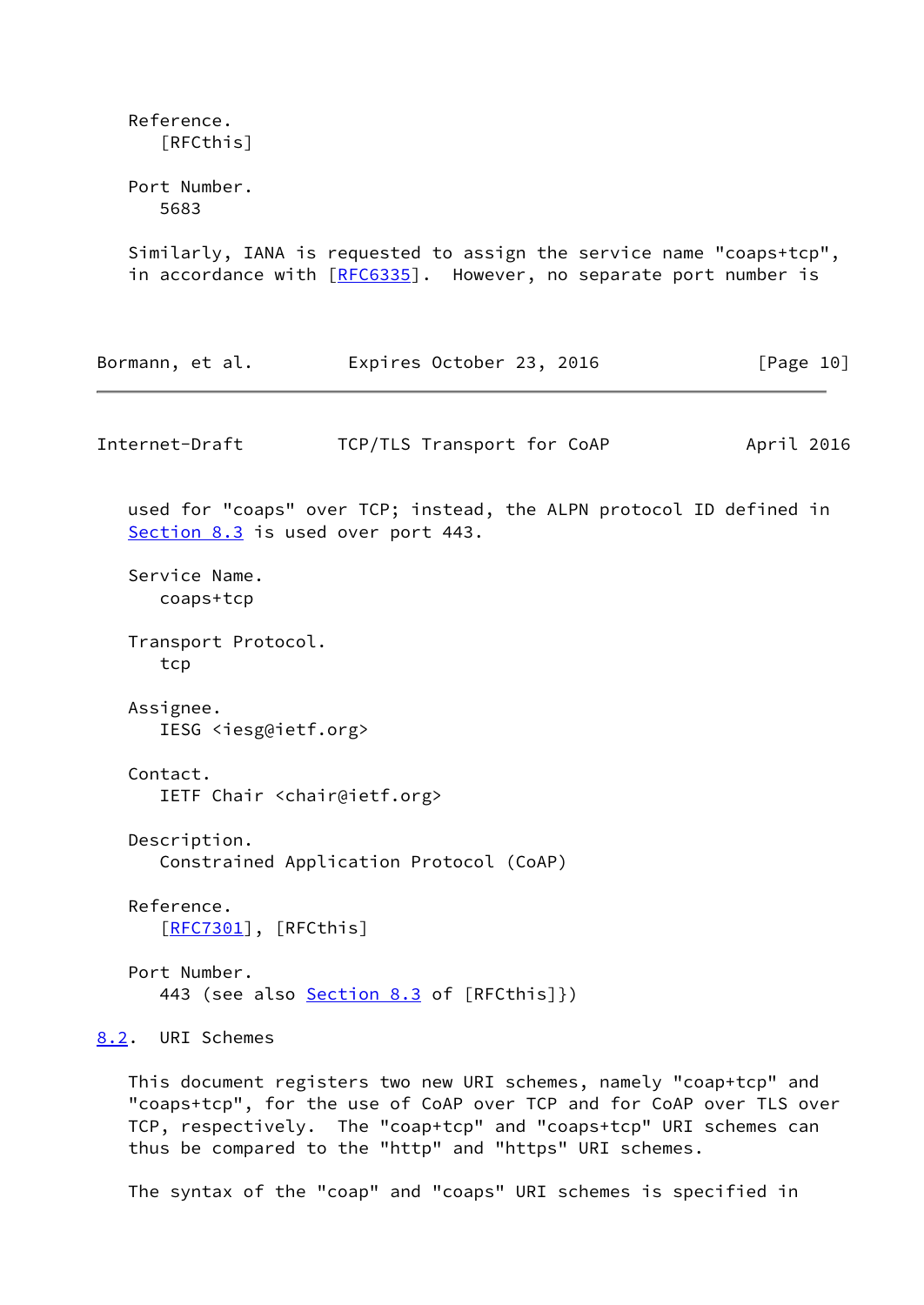<span id="page-12-5"></span><span id="page-12-4"></span><span id="page-12-3"></span><span id="page-12-2"></span><span id="page-12-1"></span><span id="page-12-0"></span>

|                         | Section 6 of [RFC7252] and the present document re-uses their<br>semantics for "coap+tcp" and "coaps+tcp", respectively, with the<br>exception that TCP, or TLS over TCP is used as a transport protocol. |            |
|-------------------------|-----------------------------------------------------------------------------------------------------------------------------------------------------------------------------------------------------------|------------|
|                         | IANA is requested to add these new URI schemes to the registry<br>established with [RFC7595].                                                                                                             |            |
| 8.3. ALPN Protocol ID   |                                                                                                                                                                                                           |            |
| by [RFC7301]:           | IANA is requested to assign the following value in the registry<br>"Application Layer Protocol Negotiation (ALPN) Protocol IDs" created                                                                   |            |
| Protocol:<br>CoAP       |                                                                                                                                                                                                           |            |
| Bormann, et al.         | Expires October 23, 2016                                                                                                                                                                                  | [Page 11]  |
| Internet-Draft          | TCP/TLS Transport for CoAP                                                                                                                                                                                | April 2016 |
|                         | Identification Sequence:<br>0x63 0x6f 0x61 0x70 ("coap")                                                                                                                                                  |            |
| Reference:<br>[RFCthis] |                                                                                                                                                                                                           |            |
| Acknowledgements<br>9.  |                                                                                                                                                                                                           |            |
|                         | We would like to thank Stephen Berard, Geoffrey Cristallo, Olivier<br>Delaby, Michael Koster, Matthias Kovatsch, Szymon Sasin, Andrew<br>Summers, and Zach Shelby for their feedback.                     |            |
| References<br>10.       |                                                                                                                                                                                                           |            |
|                         | 10.1. Normative References                                                                                                                                                                                |            |
|                         | $[I-D.ietf-dice-profile]$<br>Tschofenig, H. and T. Fossati, "TLS/DTLS Profiles for the<br>Internet of Things", draft-ietf-dice-profile-17 (work in<br>progress), October 2015.                            |            |
| [REO793]                | Postel, J., "Transmission Control Protocol", STD 7,<br>RFC 793, DOI 10.17487/RFC0793, September 1981,<br><http: info="" rfc793="" www.rfc-editor.org="">.</http:>                                         |            |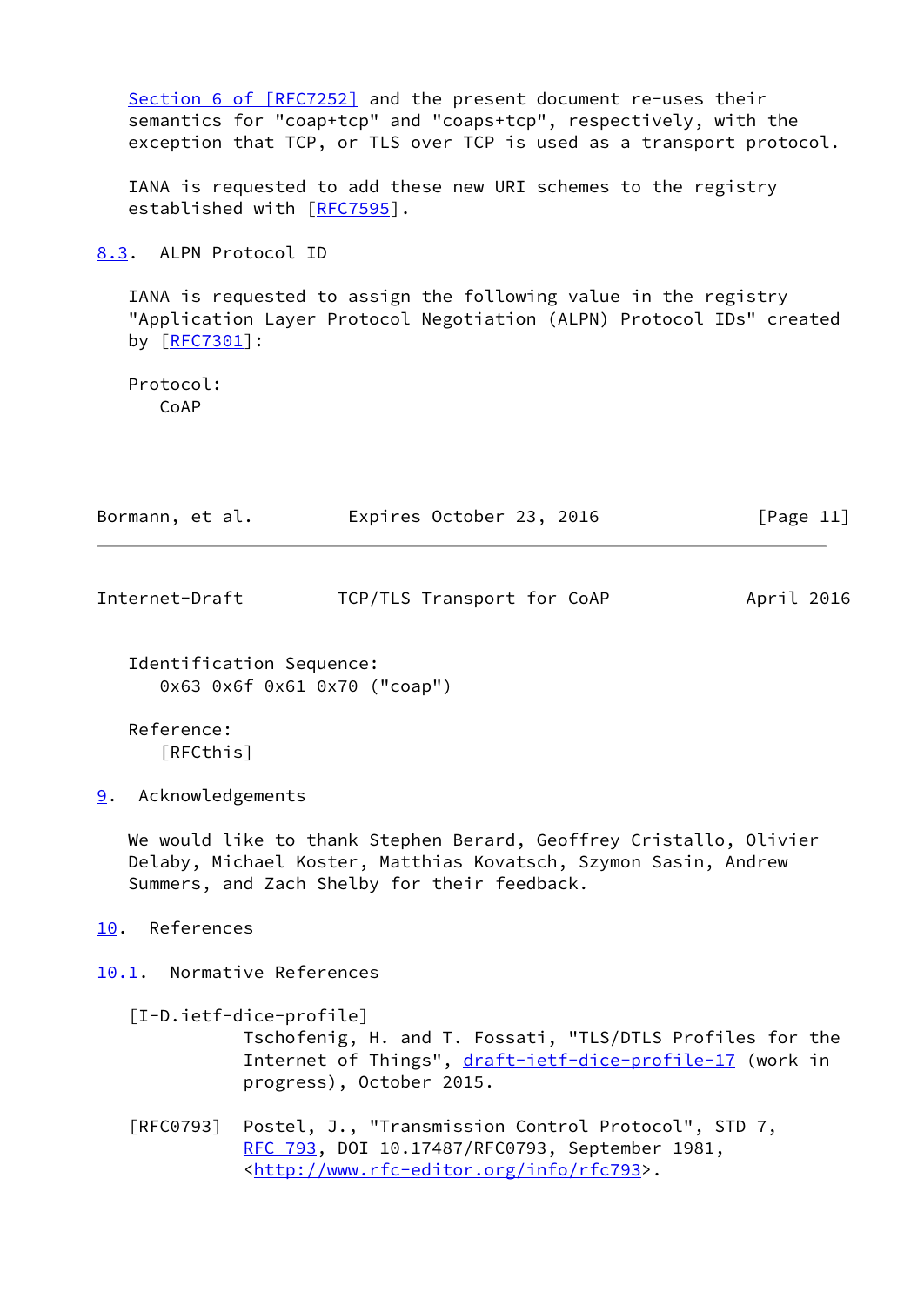- [RFC2119] Bradner, S., "Key words for use in RFCs to Indicate Requirement Levels", [BCP 14](https://datatracker.ietf.org/doc/pdf/bcp14), [RFC 2119](https://datatracker.ietf.org/doc/pdf/rfc2119), DOI 10.17487/RFC2119, March 1997, <<http://www.rfc-editor.org/info/rfc2119>>.
- [RFC5246] Dierks, T. and E. Rescorla, "The Transport Layer Security (TLS) Protocol Version 1.2", [RFC 5246](https://datatracker.ietf.org/doc/pdf/rfc5246), DOI 10.17487/RFC5246, August 2008, <<http://www.rfc-editor.org/info/rfc5246>>.
- [RFC7252] Shelby, Z., Hartke, K., and C. Bormann, "The Constrained Application Protocol (CoAP)", [RFC 7252](https://datatracker.ietf.org/doc/pdf/rfc7252), DOI 10.17487/RFC7252, June 2014, <<http://www.rfc-editor.org/info/rfc7252>>.
- [RFC7301] Friedl, S., Popov, A., Langley, A., and E. Stephan, "Transport Layer Security (TLS) Application-Layer Protocol Negotiation Extension", [RFC 7301,](https://datatracker.ietf.org/doc/pdf/rfc7301) DOI 10.17487/RFC7301, July 2014, <<http://www.rfc-editor.org/info/rfc7301>>.

| Bormann, et al. | Expires October 23, 2016 |  | [Page 12] |
|-----------------|--------------------------|--|-----------|
|-----------------|--------------------------|--|-----------|

- <span id="page-13-1"></span>Internet-Draft TCP/TLS Transport for CoAP April 2016
	- [RFC7595] Thaler, D., Ed., Hansen, T., and T. Hardie, "Guidelines and Registration Procedures for URI Schemes", [BCP 35](https://datatracker.ietf.org/doc/pdf/bcp35), [RFC 7595,](https://datatracker.ietf.org/doc/pdf/rfc7595) DOI 10.17487/RFC7595, June 2015, <<http://www.rfc-editor.org/info/rfc7595>>.

<span id="page-13-0"></span>[10.2](#page-13-0). Informative References

<span id="page-13-2"></span>[HomeGateway]

 Eggert, L., "An experimental study of home gateway characteristics", Proceedings of the 10th annual conference on Internet measurement, 2010.

[I-D.bormann-core-block-bert]

 Bormann, C., "Block-wise transfers in CoAP: Extension for Reliable Transport (BERT)", [draft-bormann-core-block](https://datatracker.ietf.org/doc/pdf/draft-bormann-core-block-bert-00) [bert-00](https://datatracker.ietf.org/doc/pdf/draft-bormann-core-block-bert-00) (work in progress), November 2015.

<span id="page-13-3"></span>[I-D.bormann-core-cocoa]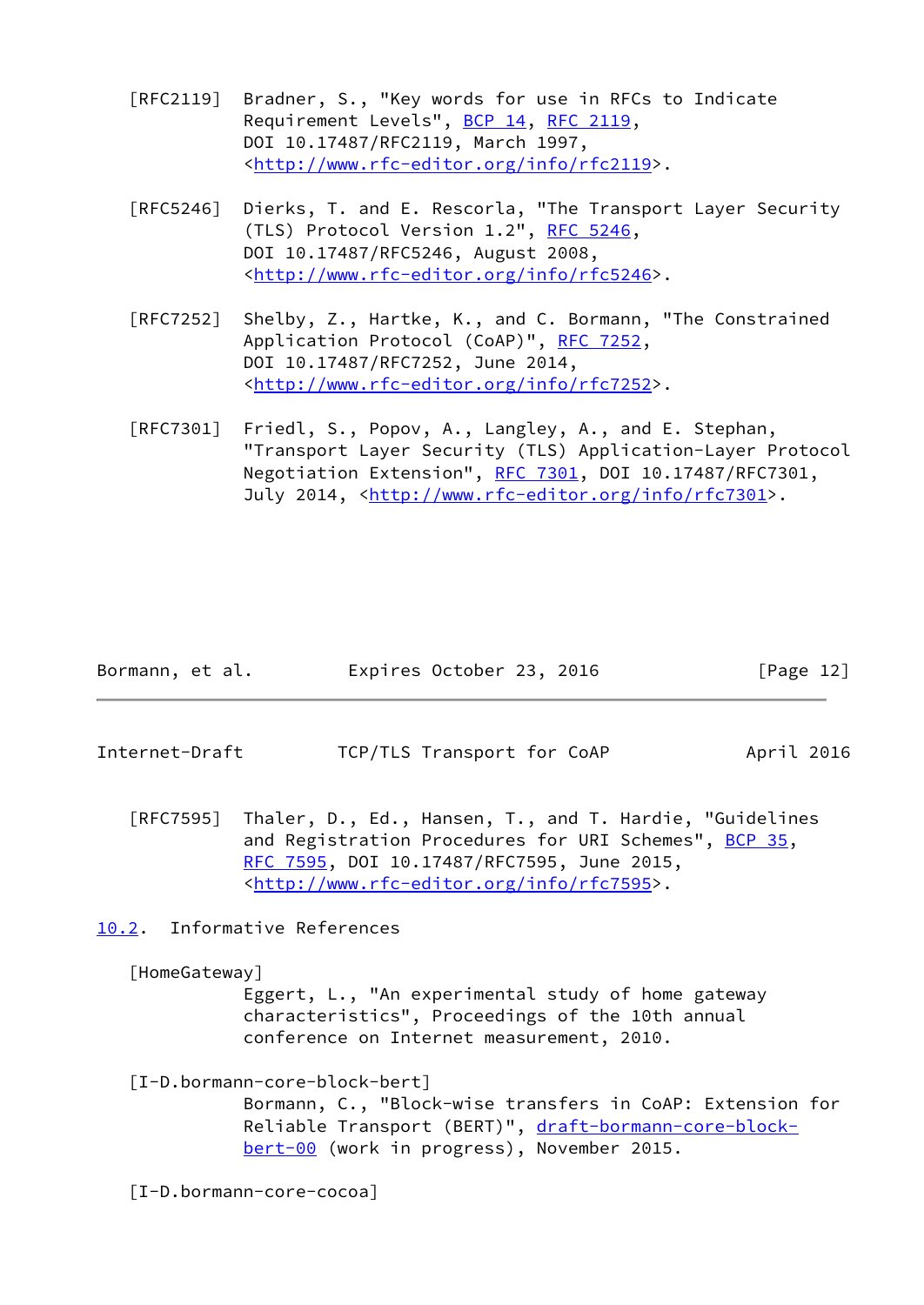Bormann, C., Betzler, A., Gomez, C., and I. Demirkol, "CoAP Simple Congestion Control/Advanced", [draft-bormann](https://datatracker.ietf.org/doc/pdf/draft-bormann-core-cocoa-03) [core-cocoa-03](https://datatracker.ietf.org/doc/pdf/draft-bormann-core-cocoa-03) (work in progress), October 2015.

<span id="page-14-0"></span>[I-D.ietf-core-block]

 Bormann, C. and Z. Shelby, "Block-wise transfers in CoAP", [draft-ietf-core-block-19](https://datatracker.ietf.org/doc/pdf/draft-ietf-core-block-19) (work in progress), March 2016.

- [RFC0768] Postel, J., "User Datagram Protocol", STD 6, [RFC 768](https://datatracker.ietf.org/doc/pdf/rfc768), DOI 10.17487/RFC0768, August 1980, <[http://www.rfc-editor.org/info/rfc768>](http://www.rfc-editor.org/info/rfc768).
- [RFC6335] Cotton, M., Eggert, L., Touch, J., Westerlund, M., and S. Cheshire, "Internet Assigned Numbers Authority (IANA) Procedures for the Management of the Service Name and Transport Protocol Port Number Registry", [BCP 165](https://datatracker.ietf.org/doc/pdf/bcp165), [RFC 6335,](https://datatracker.ietf.org/doc/pdf/rfc6335) DOI 10.17487/RFC6335, August 2011, <<http://www.rfc-editor.org/info/rfc6335>>.
- [RFC6347] Rescorla, E. and N. Modadugu, "Datagram Transport Layer Security Version 1.2", [RFC 6347](https://datatracker.ietf.org/doc/pdf/rfc6347), DOI 10.17487/RFC6347, January 2012, [<http://www.rfc-editor.org/info/rfc6347](http://www.rfc-editor.org/info/rfc6347)>.

Authors' Addresses

| Bormann, et al. | Expires October 23, 2016 | [Page 13] |  |
|-----------------|--------------------------|-----------|--|
|                 |                          |           |  |

| Internet-Draft | TCP/TLS Transport for CoAP |  | April 2016 |  |
|----------------|----------------------------|--|------------|--|
|                |                            |  |            |  |

 Carsten Bormann (editor) Universitaet Bremen TZI Postfach 330440 Bremen D-28359 Germany Phone: +49-421-218-63921 Email: cabo@tzi.org

Simon Lemay